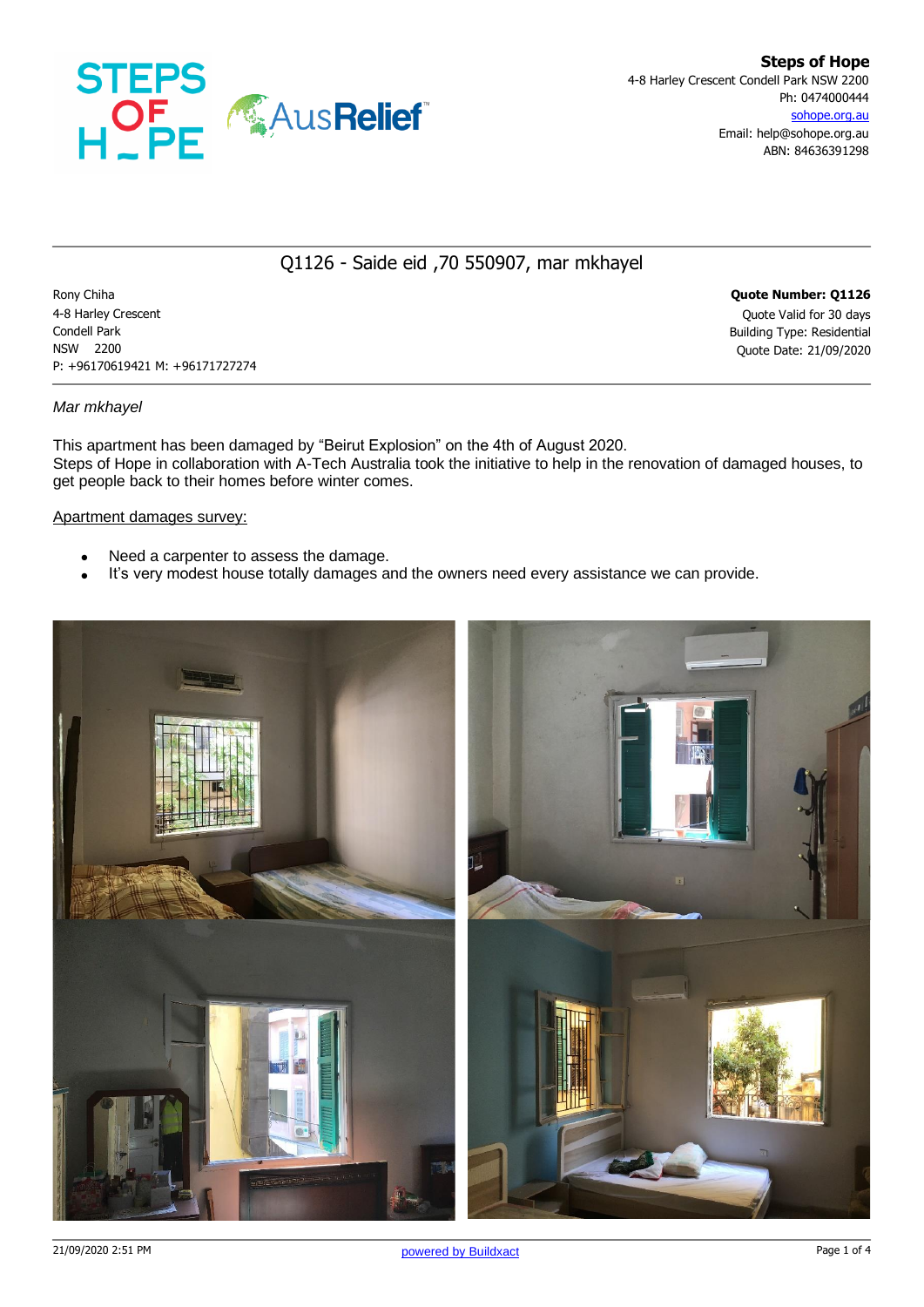

# Q1126 - Saide eid ,70 550907, mar mkhayel

## **Estimate**

| Customer:                                     |                             |                              |                                                         | <b>Estimate Details:</b>                                       |            |  |
|-----------------------------------------------|-----------------------------|------------------------------|---------------------------------------------------------|----------------------------------------------------------------|------------|--|
| Rony Chiha<br>Condell Park<br><b>NSW</b>      | 4-8 Harley Crescent<br>2200 |                              | Net Total:<br>Markup:<br>Tax:<br><b>Estimate Total:</b> | \$2,680.00<br>$$0.00(0\%)$<br>\$0.00<br>\$2,680.00             |            |  |
| Ph: +96170619421<br>Email: help@sohope.org.au |                             |                              |                                                         | <b>Building Type: Residential</b><br>Date Prepared: 21/09/2020 |            |  |
|                                               |                             | Cost Items                   |                                                         |                                                                |            |  |
|                                               | Code                        | Description                  | Units / UOM                                             | Unit Cost                                                      | Total      |  |
| 1                                             | <b>Materials</b>            |                              |                                                         |                                                                | \$2,600.00 |  |
| 1.1                                           |                             | Full frontage + glass        | 1.000                                                   | \$700.00                                                       | \$700.00   |  |
| 1.2                                           |                             | Window + glass + accessories | 1.000                                                   | \$1,500.00                                                     | \$1,500.00 |  |
| 1.3                                           |                             | Full window + box + glass    | 1.000                                                   | \$400.00                                                       | \$400.00   |  |
| $\overline{\mathbf{2}}$                       | Labor                       |                              |                                                         |                                                                | \$80.00    |  |
| 2.1                                           |                             | Carpenter                    | 2.000 Day                                               | \$40.00                                                        | \$80.00    |  |
|                                               |                             | Carpenter                    | 2.000 Day                                               | \$40.00                                                        |            |  |
|                                               |                             |                              |                                                         |                                                                |            |  |

Net Total: \$2,680.00

Markup: \$0.00

Tax: \$0.00

### **Estimate Total: \$2,680.00**